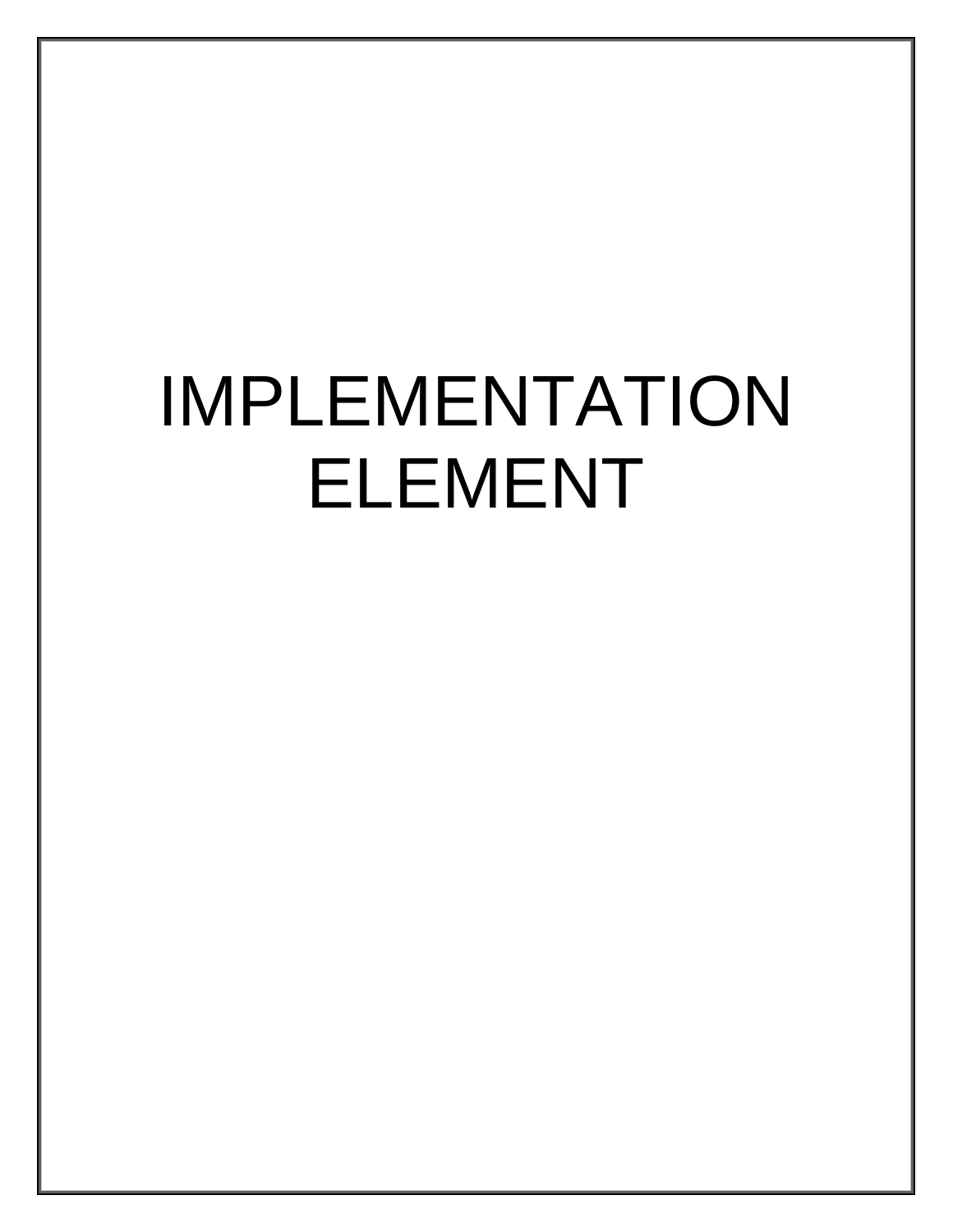# **EXECUTIVE SUMMARY**

The purpose of this section is to explain how this plan will be utilized to guide future growth and development in the City of Mineral Point. The plan is to serve as the blueprint for the future. As change is inevitable, the plan may need to be amended to appropriately reflect major changes. This element to review how each of the elements of the comprehensive plan inter relate and how the plan will be monitored and evaluated. Finally the section includes a discussion on how the plan will be updated at a minimum of once every ten years.



#### **Wisconsin State Statute 66.1001(2)(i)**

(i) *Implementation.*

A compilation of programs and specific actions to be completed in a stated sequence, including proposed changes to any applicable zoning ordinances, official maps, sign regulations, erosion and storm water control ordinances, historic preservation ordinances, site plan regulations, design review ordinances, building codes, mechanical codes, housing codes, sanitary codes or subdivision ordinances, to implement the objectives, policies, plans and programs contained in pars. (a) to (h). The element shall describe how each of the elements of the comprehensive plan will be integrated and made consistent with the other elements of the comprehensive plan, and shall include a mechanism to measure the local governmental unit's progress toward achieving all aspects of the comprehensive plan. The element shall include a process for updating the comprehensive plan. A comprehensive plan under this subsection shall be updated no less than once every 10 years.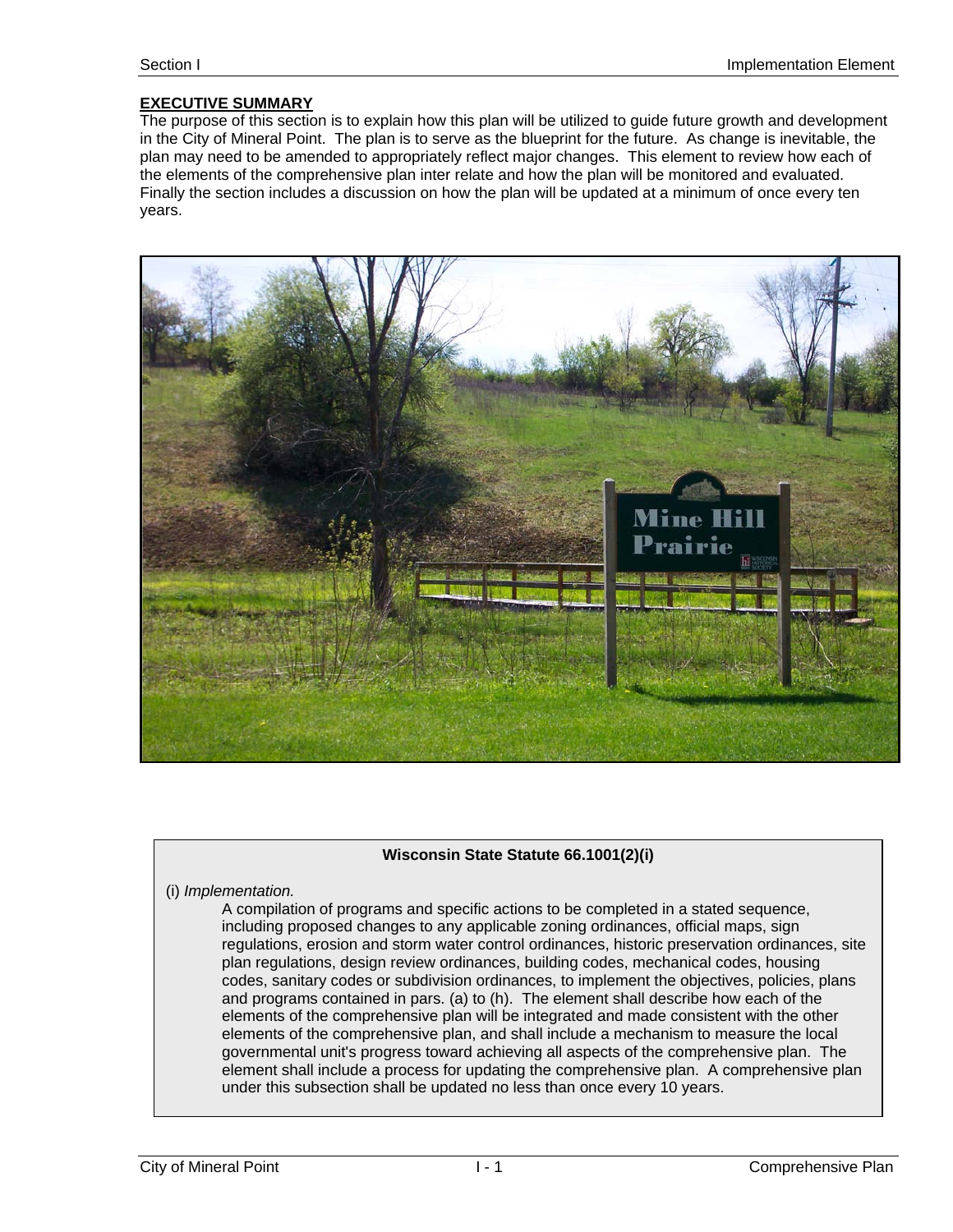#### **IMPLEMENTATION POLICIES**

¾ **Enforce local ordinances to maintain the character of existing and future land uses within the City of Mineral Point.** 

Local ordinances must be enforced consistently to maintain the character of Mineral Point. The keyword is enforcement.

¾ **Update this comprehensive plan at a minimum of every ten years as required by Wisconsin State Statute 66.1001.** 

This plan needs to be updated at least once every ten years. Depending on development or other changes, the plan may need to be updated on a more frequent basis.

¾ **Amend the local comprehensive plan and ordinances only after careful evaluation of existing conditions and potential impacts.** 

Depending on what takes place in Mineral Point in the next twenty years, this comprehensive plan and enforcement ordinances may need to be amended. This should be done with extreme caution. Amendments should to be made to simply avoid local planning pressure.

#### **CONSISTENCY AMONG PLAN ELEMENTS**

As required by Wisconsin State Statute 66.1001, all elements included in this plan are consistent with one another and no known conflicts exist. All nine elements included in this plan work to achieve the desired future for the City of Mineral Point.

#### **PLAN ADOPTION**

The first official action required to implement the comprehensive plan is official adoption of the plan by the local Plan Commission. Once the local Plan Commission adopts the plan by resolution, the Village Board need to adopt the comprehensive plan by ordinance as required by State Statute 66.1001. After the plan is adopted by ordinance, it then becomes the official tool for future development in the next 20 years. The plan will guide development in a consistent manner.

#### **CITY OF MINERAL POINT ZONING ORDINANCE**

The City of Mineral Point Zoning Ordinance will be the primary implementation tool for the City of Mineral Point Comprehensive Plan. The intent of the zoning ordinance is to control the development of land within the village. By carefully applying these local ordinances and regulations Mineral Point will be accomplishing the policies of the comprehensive plan.

#### **PLAN AMENDMENTS**

The City of Mineral Point City Council can amend the Comprehensive Plan at any time. Amendments would consist of any changes to plan maps or text. Amendments may be necessary due to changes in local policies, programs, or services, as well as changes in state or federal laws. An amendment may also be needed due to unique proposals presented to the City of Mineral Point. Proposed amendments should be channeled through the local planning commission and then final action should occur at the City Council level.

## **PLAN UPDATES**

As required by Wisconsin State Statute the comprehensive plan needs to be updated at least once every ten years. An update is different than an amendment, as an update is a major revision of multiple plan sections including maps. The plan was originally written based on variables that are ever changing and future direction might be inaccurately predicted. A plan update should include public involvement, as well as an official public hearing.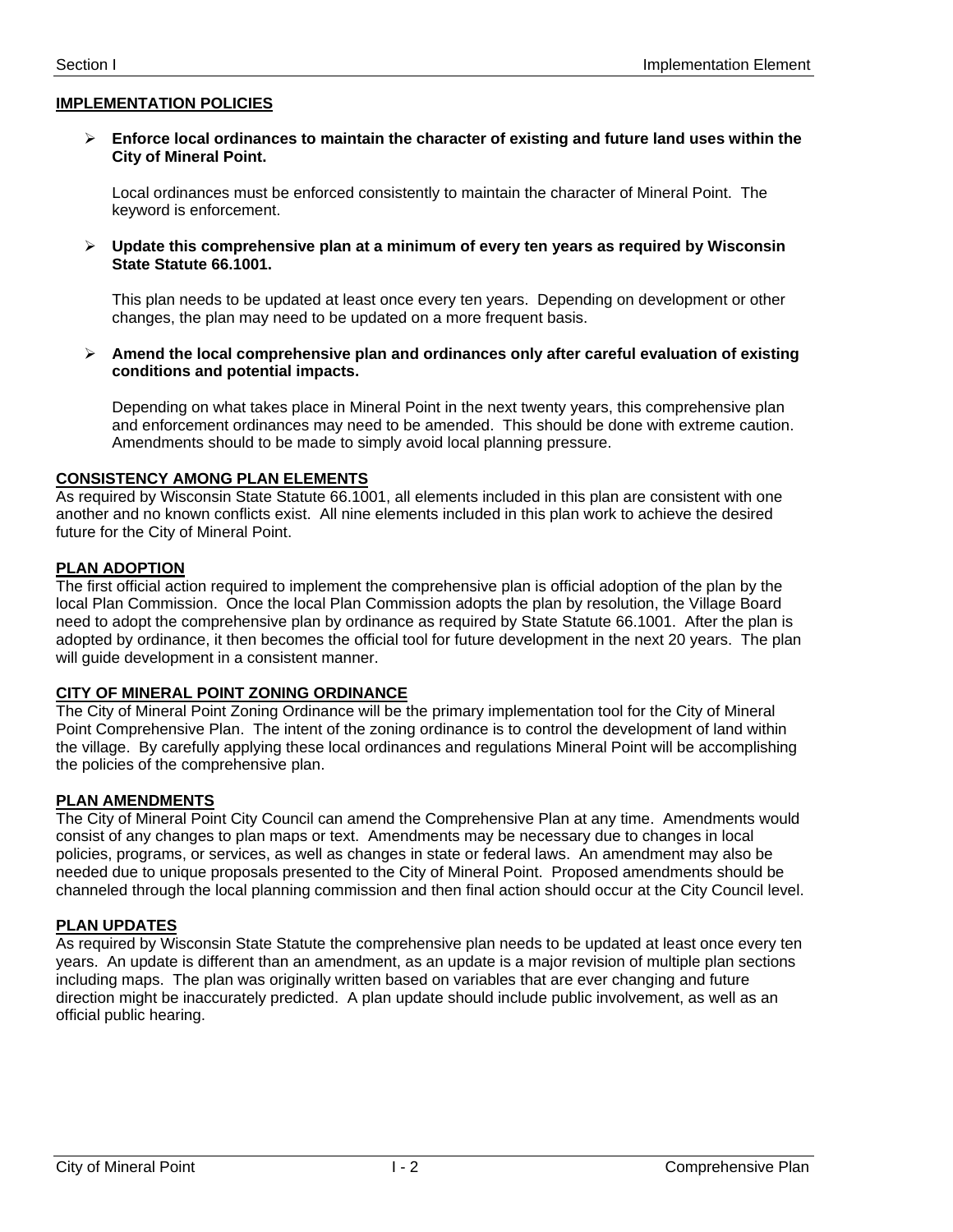## **IMPLEMENTATION MEASURES**

Table I.1below provides a list and suggested timeline to implement various aspects of the comprehensive plan. The list provides a summary of various recommendations from the different chapters of the comprehensive plan.

#### **Table I.1 – Policy Statement Summary**

| <b>Element</b>   | <b>Policy Statement</b>                                                                                                                                                                                                                                                                                                                                                  |
|------------------|--------------------------------------------------------------------------------------------------------------------------------------------------------------------------------------------------------------------------------------------------------------------------------------------------------------------------------------------------------------------------|
| <b>Section A</b> | Protect and improve the health, safety, and welfare of residents in the City of Mineral<br>Point.                                                                                                                                                                                                                                                                        |
|                  | Preserve and enhance the quality of life for the residents of the City of Mineral Point.                                                                                                                                                                                                                                                                                 |
|                  | Protect and preserve the small community character of the City of Mineral Point.                                                                                                                                                                                                                                                                                         |
|                  | Provide choices of owner and renter type-housing units to serve the current and future<br>needs of all residents. There is a need for the provision of an adequate supply of single-<br>family homes, apartments, duplexes, and manufactured homes.                                                                                                                      |
|                  | Promote the preservation and rehabilitation of the existing housing stock in the City of<br>Mineral Point.                                                                                                                                                                                                                                                               |
|                  | Preserve and expand the supply of affordable rental and ownership housing for low and<br>moderate-income individuals.                                                                                                                                                                                                                                                    |
|                  | Enforce the City of Mineral Point Zoning Ordinance to maintain the character of existing<br>and future residential neighborhoods.                                                                                                                                                                                                                                        |
| <b>Section B</b> | Coordinate planning activities with lowa County and surrounding jurisdictions to effectively<br>plan for residential growth.                                                                                                                                                                                                                                             |
|                  | Identify areas and designate land for future residential land use.                                                                                                                                                                                                                                                                                                       |
|                  | Encourage contiguous development patterns that preserve and expand upon existing                                                                                                                                                                                                                                                                                         |
|                  | neighborhoods and areas that can be served wit public utilities and community facilities.<br>Review new housing proposals and support those proposals and programs that meet the                                                                                                                                                                                         |
|                  | city's housing needs and are consistent with the policies outlined in the comprehensive<br>plan.                                                                                                                                                                                                                                                                         |
|                  | Possible creation of a Capitol Improvement Program (CIP) to help with transportation                                                                                                                                                                                                                                                                                     |
|                  | budgeting and planning.                                                                                                                                                                                                                                                                                                                                                  |
|                  | Work with WisDOT to create and promote a "Park & Pool" ride lot to support and increase<br>carpooling or vanpool use.                                                                                                                                                                                                                                                    |
|                  | Support incorporating bicycle-related improvements to improve safety, connectivity, and<br>support tourism as a part of economic development.                                                                                                                                                                                                                            |
|                  | Include sidewalks in new and/or existing developments when it is economically feasible.                                                                                                                                                                                                                                                                                  |
|                  | Identification of Shakerag Street, Barreltown Road, Ferndale Road, and Survey Road for<br>possible Rustic Roads program application.                                                                                                                                                                                                                                     |
|                  | Support improvements to the transit system at the local, county, and regional levels<br>because existing services do not meet current needs and, if continued at the same level,                                                                                                                                                                                         |
| <b>Section C</b> | would not meet projected needs.<br>As a part of this comprehensive planning process, or in the future, the City may want to<br>consult with WisDOT District 1 regarding locations for future development to ensure that<br>requirements are met, traffic flow is not impeded in the future and—most importantly—to<br>ensure the safety of both residents and travelers. |
|                  | Other anticipated transportation projects or issues over the next 10 years:<br>The five-point intersection at STH 23, STH 39, and South Commerce St, plus<br>$\bullet$<br>other major intersections within the city limits.                                                                                                                                              |
|                  | Becoming more bicycle friendly and limiting ATV traffic.<br>Improving parking.                                                                                                                                                                                                                                                                                           |
|                  | Anticipated transportation projects or issues over the next 20 years (the planning window<br>for the comprehensive planning process): Addition of an STH 39 and USH 151<br>interchange.                                                                                                                                                                                  |
|                  | Ensure that new development bears a fair share of capital improvement costs<br>necessitated by the development.                                                                                                                                                                                                                                                          |
|                  | Maintain, operate, and reconstruct the existing utility systems so that they can support<br>existing development and redevelopment.                                                                                                                                                                                                                                      |
|                  | Where possible, when making utility system improvements, relocate water and sewer lines<br>from private to public property.                                                                                                                                                                                                                                              |
| <b>Section D</b> | Locate development that requires urban services within village limits, while discouraging<br>utility extensions into areas environmentally unsuitable for urban development due to soils,<br>flooding, topography, etc.                                                                                                                                                  |
|                  | Evaluate public utility alternatives and services to reduce capital facility and operating<br>costs.                                                                                                                                                                                                                                                                     |
|                  | Develop a process that informs, notifies, and allows for public participation in all capital<br>facility planning projects and proposals.                                                                                                                                                                                                                                |